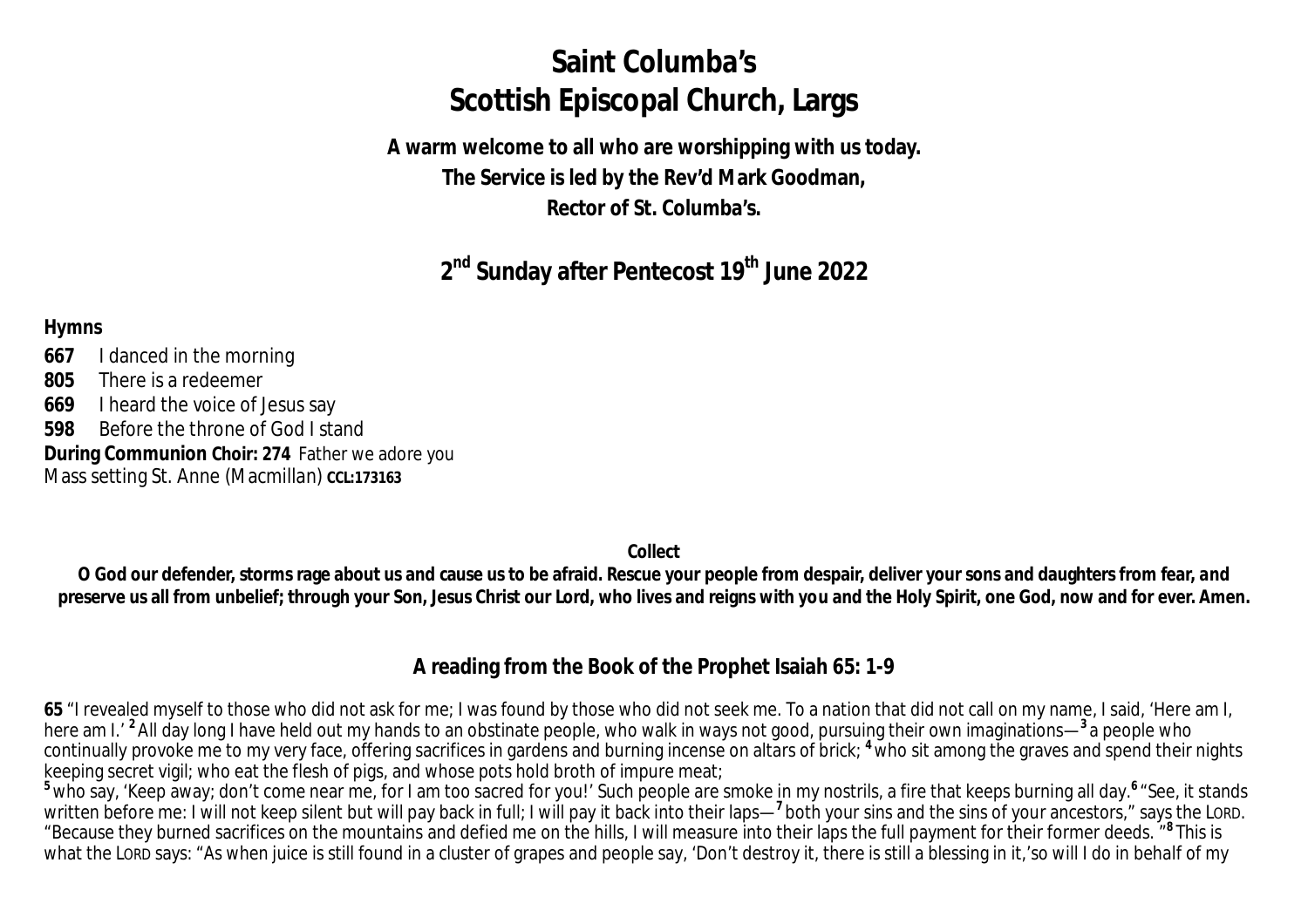servants; I will not destroy them all.<sup>9</sup>I will bring forth descendants from Jacob, and from Judah those who will possess my mountains; my chosen people will inherit them, and there will my servants live.

# **A reading from Romans 5: 1-5**

## **Children of God**

<sup>23</sup> Before the coming of this faith, we were held in custody under the law, locked up until the faith that was to come would be revealed. <sup>24</sup> So the law was our guardian until Christ came that we might be justified by faith. **<sup>25</sup>** Now that this faith has come, we are no longer under a guardian.**<sup>26</sup>** So in Christ Jesus you are all children of God through faith, **<sup>27</sup>** for all of you who were baptized into Christ have clothed yourselves with Christ. **<sup>28</sup>** There is neither Jew nor Gentile, neither slave nor free, nor is there male and female, for you are all one in Christ Jesus. **<sup>29</sup>** If you belong to Christ, then you are Abraham's seed, and heirs according to the promise.

# **Hear the gospel of our Lord Jesus Christ according to Luke [8: 26-39]** *(Sung response)*

### **Jesus Restores a Demon-Possessed Man**

<sup>26</sup> They sailed to the region of the Gerasenes, which is across the lake from Galilee. <sup>27</sup> When Jesus stepped ashore, he was met by a demon-possessed man from the town. For a long time this man had not worn clothes or lived in a house, but had lived in the tombs. **<sup>28</sup>**When he saw Jesus, he cried out and fell at his feet, shouting at the top of his voice, "What do you want with me, Jesus, Son of the Most High God? I beg you, don't torture me!" **<sup>29</sup>** For Jesus had commanded the impure spirit to come out of the man. Many times it had seized him, and though he was chained hand and foot and kept under guard, he had broken his chains and had been driven by the demon into solitary places.

**<sup>30</sup>** Jesus asked him, "What is your name?"

"Legion," he replied, because many demons had gone into him. **<sup>31</sup>** And they begged Jesus repeatedly not to order them to go into the Abyss.

**<sup>32</sup>** A large herd of pigs was feeding there on the hillside. The demons begged Jesus to let them go into the pigs, and he gave them permission. **<sup>33</sup>** When the demons came out of the man, they went into the pigs, and the herd rushed down the steep bank into the lake and was drowned.

<sup>34</sup> When those tending the pigs saw what had happened, they ran off and reported this in the town and countryside, <sup>35</sup> and the people went out to see what had happened. When they came to Jesus, they found the man from whom the demons had gone out, sitting at Jesus' feet, dressed and in his right mind; and they happened. When they came to Jesus, they found the man from whom the d were afraid. <sup>36</sup> Those who had seen it told the people how the demon-possessed man had been cured. <sup>37</sup> Then all the people of the region of the Gerasenes asked Jesus to leave them, because they were overcome with fear. So he got into the boat and left.

**<sup>38</sup>** The man from whom the demons had gone out begged to go with him, but Jesus sent him away, saying, **<sup>39</sup>** "Return home and tell how much God has done for you." So the man went away and told all over town how much Jesus had done for him.

## **Post Communion Prayer**

## **Almighty God, guide and protect your people who share in this sacred mystery, and keep us always in your love; through Jesus Christ our Lord.**

**From the Diocesan Cycle of Prayer** Bishop Kevin Pearson